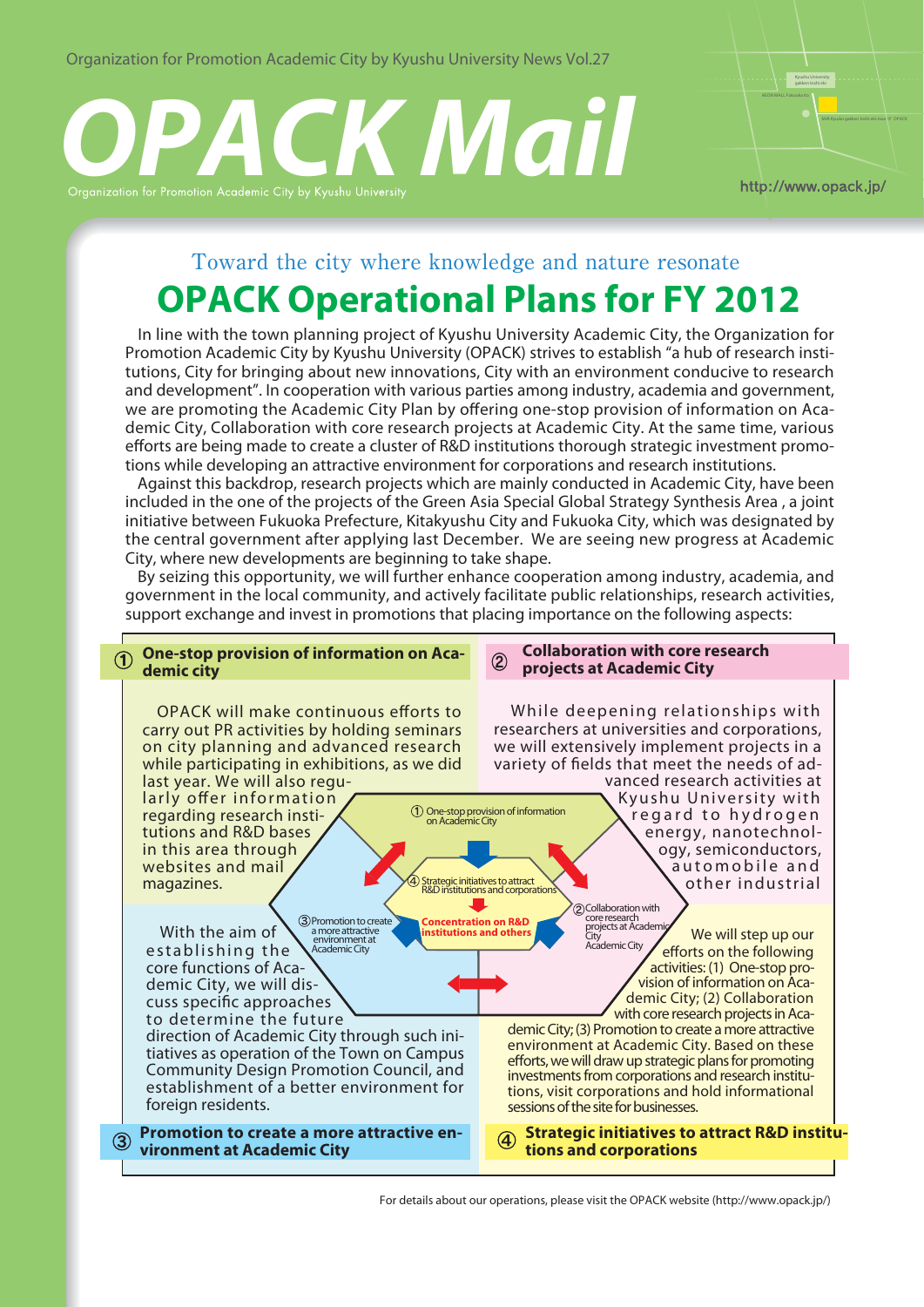



# **Activity Report**

#### **The 17th OPCK exchange seminar**

**"Metabolism and functions of sphingolipids and unsaturated fatty acids - Keys for development of functional foods, drugs and bio-energy"**



Photo:Lecture at the seminar

 On Tuesday December 13, 2011, OPACK held an exchange session at seminar room where interesting research projects were presented. The results of these projects, which are expected to become commercialized as well as contribute to society, were introduced to local businesses in attendance. The title of the 17th seminar was "Metabolism and functions of sphingolipids and unsaturated fatty acids- Keys for development of functional foods, drugs and bio-energy". We invited Professor Makoto Ito, who is working in the specialized research fields of bioscience as well as marine science and technology, while actively engaging in industry-academia collaboration. He gave a presentation on the functional role of sphingolipids and unsaturated fatty acids from the perspective of fundamentals and applications.

 Fats are indispensable for the living body not only they as a source of energy, but also as key molecules for maintaining living organisms, which has become evident in recent studies. Sphingolipids have attracted much attention due to their potential for development of drugs, cosmetics, functional foods and materials. Utilization of fatty-acid produced by marine microorganism as source of bio-energy was also explained.

#### **Networking event for research institutions and corporations based in Kyushu University Academic City held**

 OPACK held an exchange event for research institutions and corporations at the OPACK seminar room on Thursday, January 19, 2012.

 The event was held for the purpose of making Academic city more attractive by offering opportunities for corporations, research institutions based in Academic city and various parties from industry, academia and government, which provide support for above-mentioned parties, to exchange their views and strengthen relationships through face-to-face interactions.

 This seminar brought together participants from: the Intellectual Property Management Center of Kyushu University; the Research Center for Hydrogen Industrial Use and Storage(HYDROGENIUS); the Fukuoka Fisheries and Marine Technology Research Center; the Fukuoka industryacademia Symphonicity; the Hydrogen Energy Test and Research Center; the Experimental Center for Social System Technologies; Research Center for Three-Dimensional Semiconductors; and OPACK. Participants exchanged information about progress of the Academic City Plan through explanation of ongoing developments at Academic City, which was given by OPACK and introduction of various activities which were presented by attending organizations.

We will hold such exchange events on a regular basis to reinforce our relationship. By doing so, we can create a framework that will enable us to more closely work together to make proposals and carry out PR activities.



Photo:Exchange event

#### **10th General Assembly of the Tokyo conference for the promotion of Kyushu University Academic Plan held**

 The 10th General Assembly of the Tokyo conference for the promotion of Kyushu University Academic Plan was held on Friday, January 27, 2012 at Prince Sakura Tower in Tokyo.

 The Tokyo conference is held annually in order to seek the advice from opinion leaders living in the metropolitan area to promote the realization of the Academic City Plan. At the conference, Katsunosuke Maeda, president of the Tokyo conference (Honorary Chairman, Toray Industries, Inc);Shingo Matsuo, Chairman of Kyushu Economic Federation; Setsuo Arikawa, president of Kyushu University and board members of OPACK were attended.



Photo:Tokyo conference

 During the conference, an explanation about the Kyushu University Academic City Plan was presented by President Odawara of OPACK. Together with his explanation, notable examples from the Academic City Promotion Plan were introduced by Professor Seiji Ogo of Kyushu University, who developed the world's first nickel catalyst with his research group on the Ito Campus of Kyushu University and at Fukuoka Industry-Academia Symphonicity, a main base for his research. At the conference, the participants also gave us valuable insights and feedback about what needed to be done to further promote the Academic City plan.

 Since the conference marked the 10th anniversary of this occasion, we decided to make it the last one. We sincerely appreciate your support and cooperation regarding efforts we have made.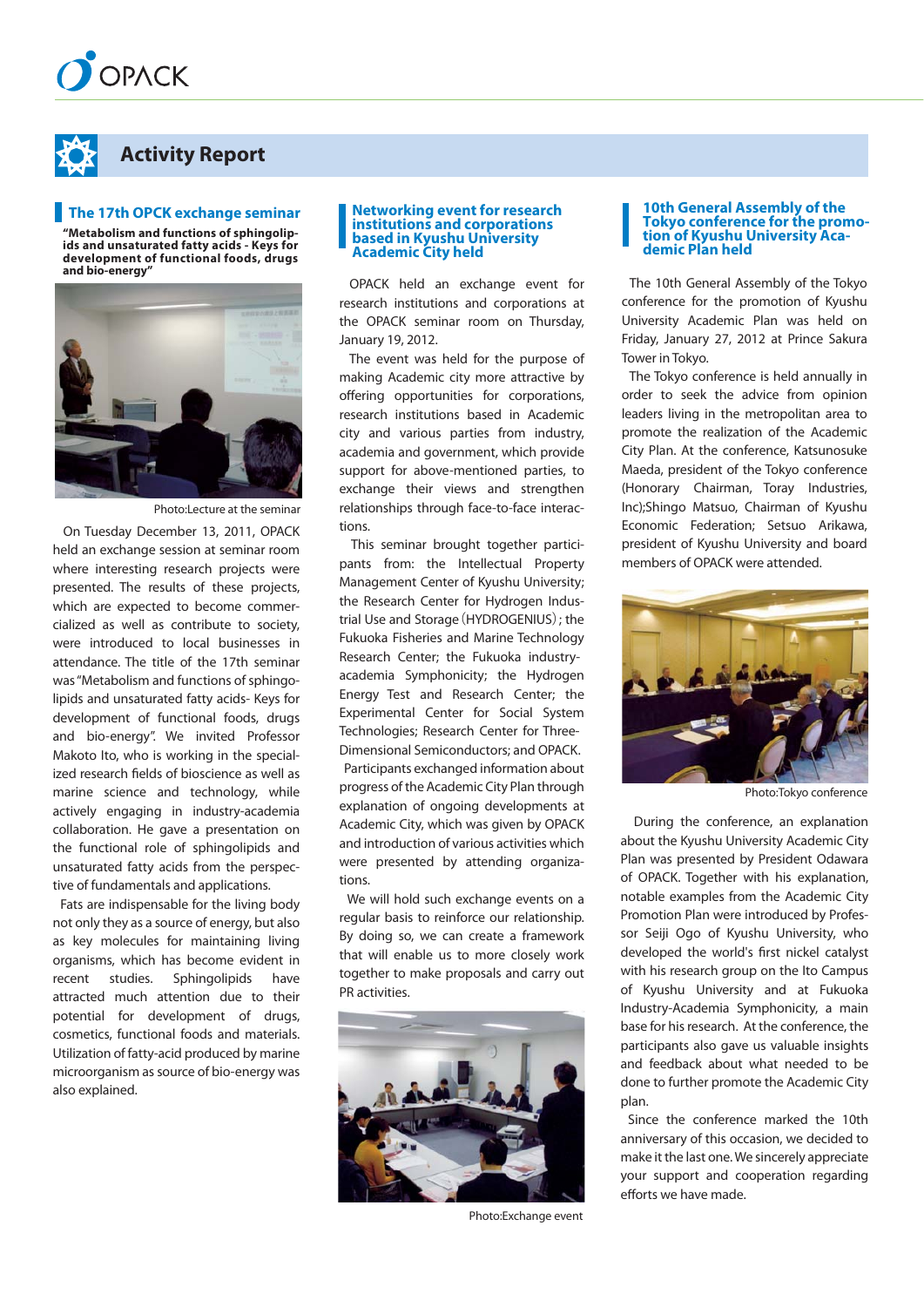#### **Joined nano tech 2012**

 OPACK participated in "nano tech 2012", which was held from Wednesday, February 15 to Friday, February 17, 2012 at Tokyo Big site. This exhibition attracted a large number of nano-tech related corporations, from both, at home and abroad. During the exhibition, OPACK presented research at Kyushu University and other institutions, as well as the attractiveness of Academic City in an integrated fashion. At the OPACK booth, a panel exhibition and DVDs were displayed, giving an explanation on the current status of research institutions and associated information on Academic City.

 Since OPACK presented a joint exhibition with the Center for Organic Photonics and Electronics Research (conducted by Professor Chihaya Adachi), and the Institute of Systems, Information Technologies and Nanotechnologies (ISIT), Nanotechnology Lab, researchers from those institutions at the booth explained their own research concepts to visitors. In addition Fukuoka Nano Technology Promotion Conference introduced its initiatives to promote nanotechnology-related industries while member companies presented their own projects. Our booth attracted a lot of attention since we had about 1500 visitors.



Photo:Exhibition booth

#### **Joined FC EXPO 2012**

 OPACK joined the FC Expo 2012 which held at Tokyo Big Sight from Wednesday February 29, through Friday March 2, 2012. The FC Expo is the world's largest fuel cell and hydrogen event where PV EXPO and Battery Japan were jointly held, a total of 93000 people visited during those three days.

 At the exhibition venue, the Fukuoka Pavilion Booth was exhibited in collaboration with the Fukuoka Strategy Conference for Hydrogen energy, the Research Center for Hydrogen Industrial Use and Storage, the Kyushu University International Research Center for Hydrogen Energy and the Hydrogen Energy Test and Research Center. The joint exhibition enabled us to introduce pioneering initiatives for the development of hydrogen energy, an area where Fukuoka has been playing a leading role. OPACK explained agglomeration and operations of research institutions in Academic City by using a panel exhibition, videos, and leaflet distribution. This was a good opportunity to showcase the location environment of Kyushu University Academic City.



Photo:Exhibition booth

#### **23rd Town on Campus community design promotion conference hosted**

 On Monday March 12, 2012, the Town on Campus community design promotion meeting (hereafter referred to as the TOC meeting) at Big Orange on the Ito Campus of Kyushu University, was held. This meeting brought together local residents, people from various sectors including members of Kyushu university, students from home and abroad, people living in the community, and administrative bodies, to exchange ideas and offers opportunity to make use of ideas presented through discussion for future development of Academic City. Under the theme of "Future prospects of Town Development in 2012", the 23rd meeting was held. During the meeting, participants were divided into three groups based on different topics; "Town development", "Cultural exchanges" and "Information transmission." Future courses of action were discussed after exchanging opinions and making presentations on each topic. In addition, a compilation of progress reports on the TOC meeting and Akiya (vacant houses) projects being introduced in Itoshima City were also reported.



Photo:TOC meeting



#### **8th Kyushu University Academic City Information Exchange Seminar held**

 Under the topic of "Trend in new technologies toward new energy society" OPACK will organize a seminar for the introduction of technologies developed by Kyushu University and ongoing initiatives of Kyushu University Academic City. Date: Tuesday July 31,2012 Venue: Hotel Centraza Hakata Seating capacity:80 For details, please visit our website or contact OPACK.

#### **Subscribe to our Email Newsletter**

 OPACK offers e-mail subscriptions which provide a variety of information about events taking place at Kyushu University Academic City, as well as reports on activities carried out by the local government, universities, industry-academia cooperation initiatives and research institutions.

#### **Application form procedure**

Newsletter subscription application form can be found at http://www.opack.jp/

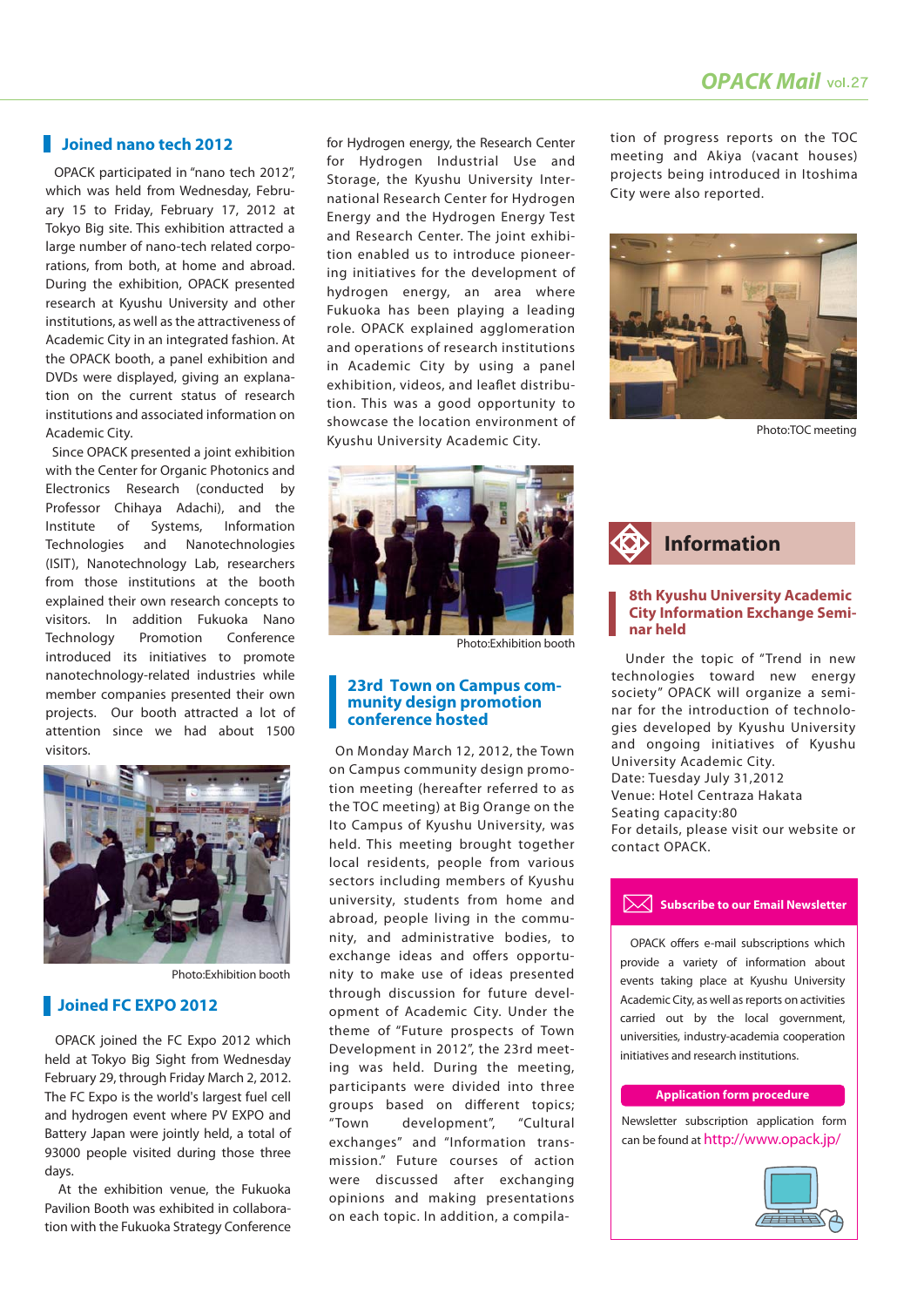

#### **Introduction of research institutions and corporations located at Kyushu University Academic City**

This section will introduce you to research institutions and corporations located at Kyushu University Academic City

# **The Research Laboratory High Voltage Electron Microscopy**



 The Research Laboratory for High Voltage Electron Microsocpy, Kyushu University was established in 1975 for researchers and students throughout Kyushu University. Since then, an increasingly wide-range of equipment with new functions has been steadily installed in our laboratory to meet the needs of researchers and society. Today, a total of eight types of microscopes, including the world' s only HVEM equipped electron energy analyzer, a variety of sample preparation facilities, and software for analysis are available for use. We will introduce main equipment in our laboratory along with their function and performance.

 The lab offers not only the use of equipment, but also study sessions in order to provide and share information about the latest technology, as well as training sessions for fostering enhanced skills of engineers. This equipment and operations are also available to outside users as long as it does not disturb educational and research activities at the university. Since the lab undertook "the Nano¬technology Support Project (NSP)" which was initiated in 2002 by the Ministry of Education, Culture, Sports, Science and Technology, our activities have focused on promoting common use of the facilities to outside users from Industry-academia-government organizations, technological consultants, and support for analysis of results. The use of equipment is funded by

tax money, so users must disclose results to the public. However, if outside users from industry would prefer not to disclose results, membership services of High Voltage Electron Microscopy at OPACK are available.

 Given that expenses to maintain and administrate our facility are not fully covered by maintenance funding provided by the Ministry, we charge a user-fee for internal users according to the model and the amount of the time spent at laboratory. Additionally, since 2012, we have started to charge outside users for the use of facilities according to instructions issued by the Ministry of Education, Culture, Sports, Science and Technology.

#### **Outline of facility**

Main facility at the Research Laboratory for High Voltage Electron Microscopy



En:1300kV Bn:0.13nm

#### **High Voltage Electron Microscope(JEM-1300NEF)**

The world' s only HVEM equipped with omega type electron energy analyzer and SDD X-Ray Detector. It also capable of operating observation microscope images, examination of structural elements and analysis of elements, analysis by three-dimensional Electron Tomography, and beam illumination. Such treatments as heating/cooling, (liquid Nitrogen, liquid helium) and tensile stress are also available



**Aberration corrected transmission electron microscope (JEM-ARM200F)**

Atomic resolution electron microscope, equipped with aberration corrections both on illumination-lens and imaging lens. Accelerating voltage for correction at 60, 80,120,200kV. It is also equipped with the world' s highest level SDD X-ray detector(solid angle 0.8sr) and electron energy filter(GIF Quantum)





Fo:300kV Bo:0.26nm

#### **Digitized transmission electron microscope (JEM-3200FSK)**

It is equipped with a thermal field-emission electron gun, omega-spectrometer and energyemission X-ray detector. The objective lens incorporates an asymmetrical magnetic lens, enabling dark-field image for observation. Aside from three-dimensional electron tomography (Omni-directional tilt), cooling/heating (liquid Nitrogen, liquid helium) treatment is available.

#### **Lorentz electron microscope (TECNAIG2-F20)**

Analytical Electron Microscope, equipped with a thermal field-emission electron gun, energy -emission X-ray detector. Its functions are varied, such as observation of STEM image (BF, HAADF), STEM Elemental Mapping, analysis of crystalline materials using three-dimensional electron tomography. It also capable of observing magnetic materials and magnetic domain by Lorentz Transmission Electron Microscopy



Eo:200kV.Ro:0.24nm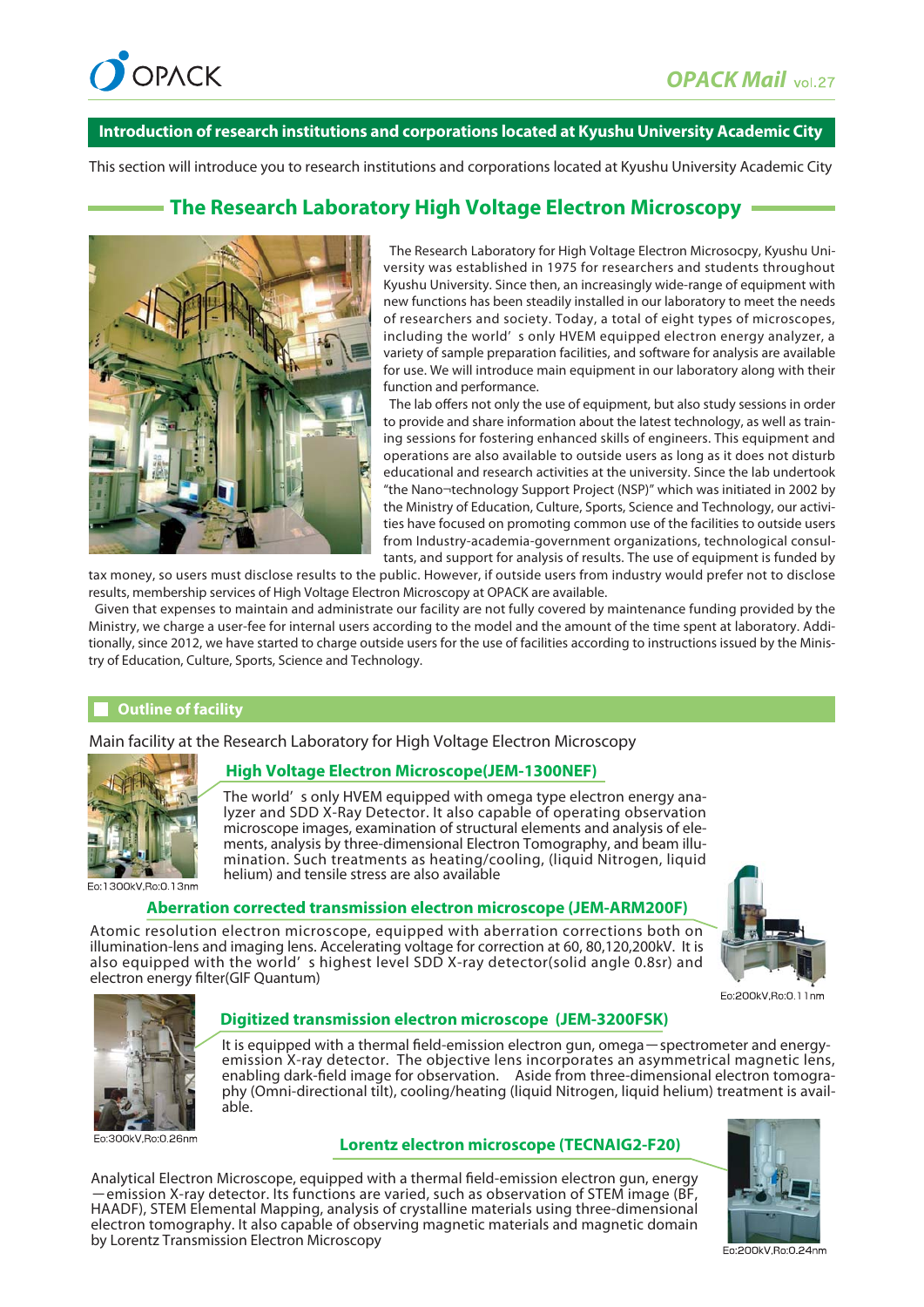

En:200kV Bn:0.24nm

**Ultra-high-resolution field-emission scanning electron microscope (SII TES + Zeiss-ULTRA55).**

in-situ observation.

**Digital analytical electron Microscopy(TECHNAIG2-20)**

Low accelerating voltage scanning electron microscope (Zeiss ULTRA55, accelerating voltage 0.1-30kV) It is equipped with a superconductivity X-ray microcalorimeter for X-ray imaging. It capable of identifying different types of elements in multi-component substances with the observation of bulk materials surface, element analysis and high resolution X-ray~10eV(at 6keV). Also equipped with a versatile semiconductor SDD detector.





Eo:200kV.Ro:0.23nm

#### **Nano-probe energy-filtering electron microscope(JEM-2010FEF)**

It is equipped with a thermal field-emission electron gun, omega type electron energy analyzer, and an energy-emission X-ray detector. Since maximum acceraleting voltage is at 200kV, it is ideal for nano-beam diffraction and convergent-beam electron diffraction.

Easy-to-use and versatile analytical electron microscope. Aside from conventional electron microscopic oveservation, it provides STEM elemental mapping, three-dimensional electron tomography and cooling/heating (liquid Nitrogen) function, as well as a specimen holder for

#### **Sample preparation facilities**

Argon Ion Polishing System (Gatan PIPS Model 691), Dual-Beam (FIB-SEM) Systems for sample processing, (right photo) FEI Quanta 3D 200i, TEM Mill (Fischione M-1050), sample processing device, ant other cutting and processing devices.





#### **High-performance Imaging Plate readout system for TEM use ( DITABIS micron )**

Unlike conventional films, the imaging plate technology enables it to digitize data during the reading process and is available directly after readout. There is linearity between the electron irradiation signal and output signal of IP. The plate possesses a large dynamic range of 5 digits so a piece of IP can record images regardless of their intensity.

#### **High Voltage Electron Microscopy Forum**

 In collaboration the Kyushu University High Voltage Electron Microscopy Laboratory, OPACK established the Forum for High Voltage Electron Microscopy for promoting industry-government-academia exchange/collaboration in various fields. Type C members can use various equipment including high voltage electronic microscopes for a maximum of 20 hours a year.

| <b>Member'</b> s Benefits                                                                                                                                                                                                                                                                                                                                                                                                                                                                                                                                                                                                  | <b>Membership of forum</b>                                                                                                                                                                                                                                                                                                                                                                                                                                                                                                                                                                                      |
|----------------------------------------------------------------------------------------------------------------------------------------------------------------------------------------------------------------------------------------------------------------------------------------------------------------------------------------------------------------------------------------------------------------------------------------------------------------------------------------------------------------------------------------------------------------------------------------------------------------------------|-----------------------------------------------------------------------------------------------------------------------------------------------------------------------------------------------------------------------------------------------------------------------------------------------------------------------------------------------------------------------------------------------------------------------------------------------------------------------------------------------------------------------------------------------------------------------------------------------------------------|
| (1) Information Provision<br>The latest news relating to electron microscopes, introduction<br>of technology and products, reports on research<br>(2) Consulting<br>Technological consultants related to electron microscope, intro-<br>duction to researchers and engineers and other operations<br>(3) Education & Training<br>Training related to electron microscopes, e-learning, educa-<br>tional materials for remote training, simulators, software for<br>analysis and more<br>(4) Research and Technical support<br>Opening various electron microscopes and instructions about<br>the facilities for the public | Membership<br>Membership<br>Membership<br>¥400,000/year<br>¥200,000/year<br>¥600,000/year<br>R<br>Information service<br>Information service<br>Information service<br>consulting<br>consulting<br>consulting<br><b>Education/Training</b><br><b>Education/Training</b><br>support<br>support<br>Approximately two courses a<br>Approximately two courses a<br>year, 2 persons to be admitted<br>year, 2 persons to be admitted<br>to each course<br>to each course<br><b>Research/Technical</b><br>support<br>Equipment can be used up to 20<br>hours a year, if exceeded,<br>additional charges will be added |

### **Contact O**

Regarding facilities equipped with microscopes **The Kyushu University High Voltage Electron Microscopy Laboratory** 744 Motooka Nishi-ku Fukuoka 819-0395 JAPAN<br>TEL/FAX: (092)-802-3855 HP:http://www.hvem.kyushu-u.ac.jp/ **Organization for Promotion Academic City by Kyushu University**

Regarding the Forum for High Voltage Electron Microscopy

## MJR Kyudai gakken-toshi eki-mae 1F, 105-1 Tokunaga Nishi-ku Fukuoka 819-0375 JAPANTEL: (092)-805-3677 FAX: (092)-805-3678 HP: http://www.opack.jp/